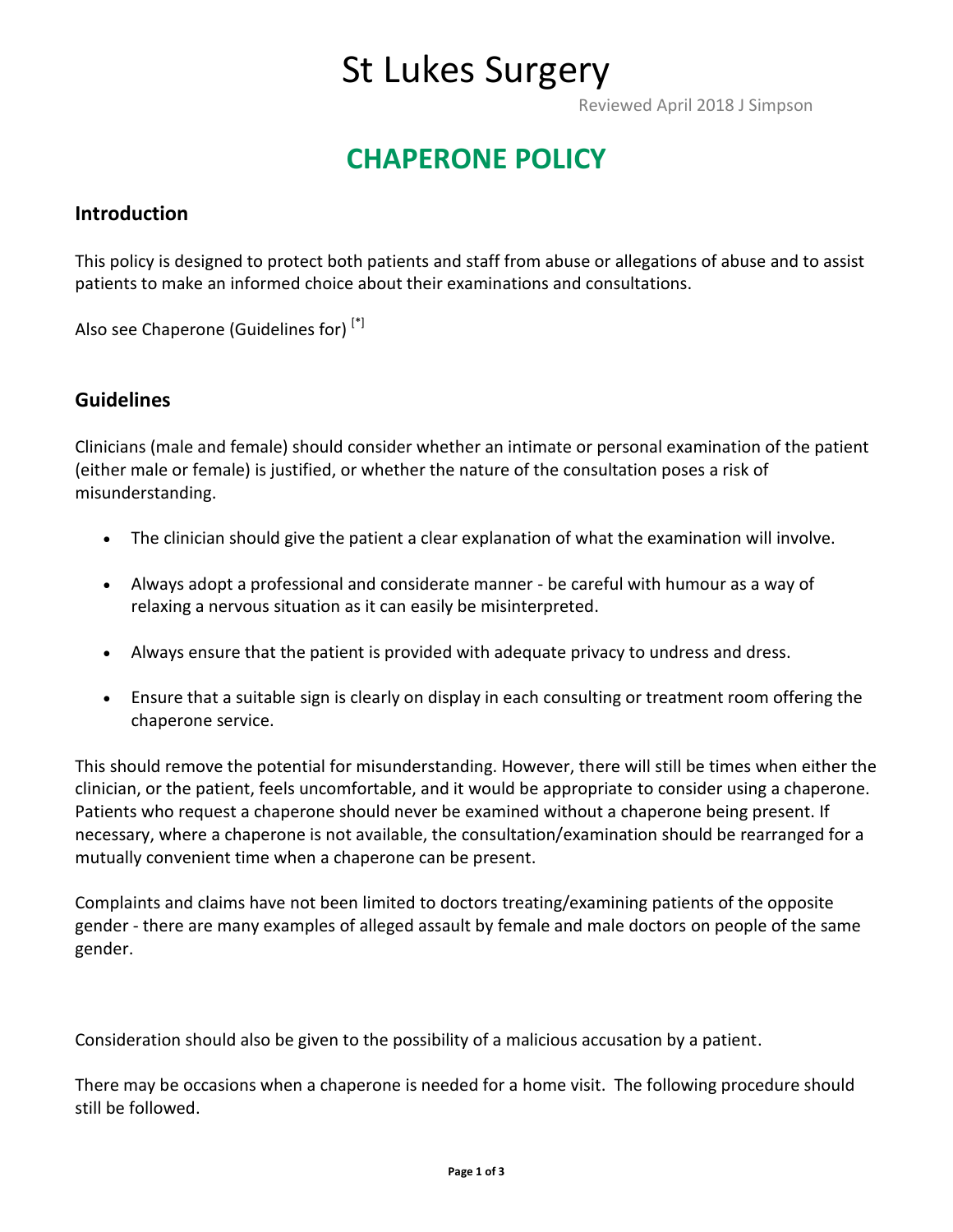# St Lukes Surgery

Reviewed April 2018 J Simpson

### **Who Can Act as a Chaperone?**

A variety of people can act as a chaperone in the practice, but staff undertaking a formal chaperone role must have been trained in the competencies required. Where possible, it is strongly recommended that chaperones should be clinical staff familiar with procedural aspects of personal examination. Where suitable clinical staff members are not available, the examination should be deferred.

Where the practice determines that non-clinical staff will act in this capacity, the patient must agree to the presence of a non-clinician in the examination, and be at ease with this. The staff member should be trained in the procedural aspects of personal examinations, comfortable in acting in the role of chaperone, and be confident in the scope and extent of their role. They will have received instruction on where to stand and what to watch and instructions to that effect will be laid down in writing by the practice.

### **Confidentiality**

- The chaperone should only be present for the examination itself, and most discussion with the patient should take place while the chaperone is not present.
- Patients should be reassured that all practice staff understand their responsibility not to divulge confidential information.

Click here to link to the latest GMC guidelines for intimate examinations: [www.gmc-uk.org/guidance/ethical\\_guidance/21170.asp](http://www.gmc-uk.org/guidance/ethical_guidance/21170.asp)

#### **PROCEDURE**

- The clinician will contact reception to request a chaperone.
- Where no chaperone is available, a clinician may offer to delay the examination to a date when one will be available, as long as the delay would not have an adverse effect on the patient's health.
- If a clinician wishes to conduct an examination with a chaperone present but the patient does not agree to this, the clinician must clearly explain why they want a chaperone to be present. The clinician may choose to consider referring the patient to a colleague who would be willing to examine them without a chaperone, as long as the delay would not have an adverse effect on the patient's health.
- The clinician will record in the notes that the chaperone is present, and identify the chaperone.
- The chaperone will enter the room discreetly and remain in the room until the clinician has finished the examination.